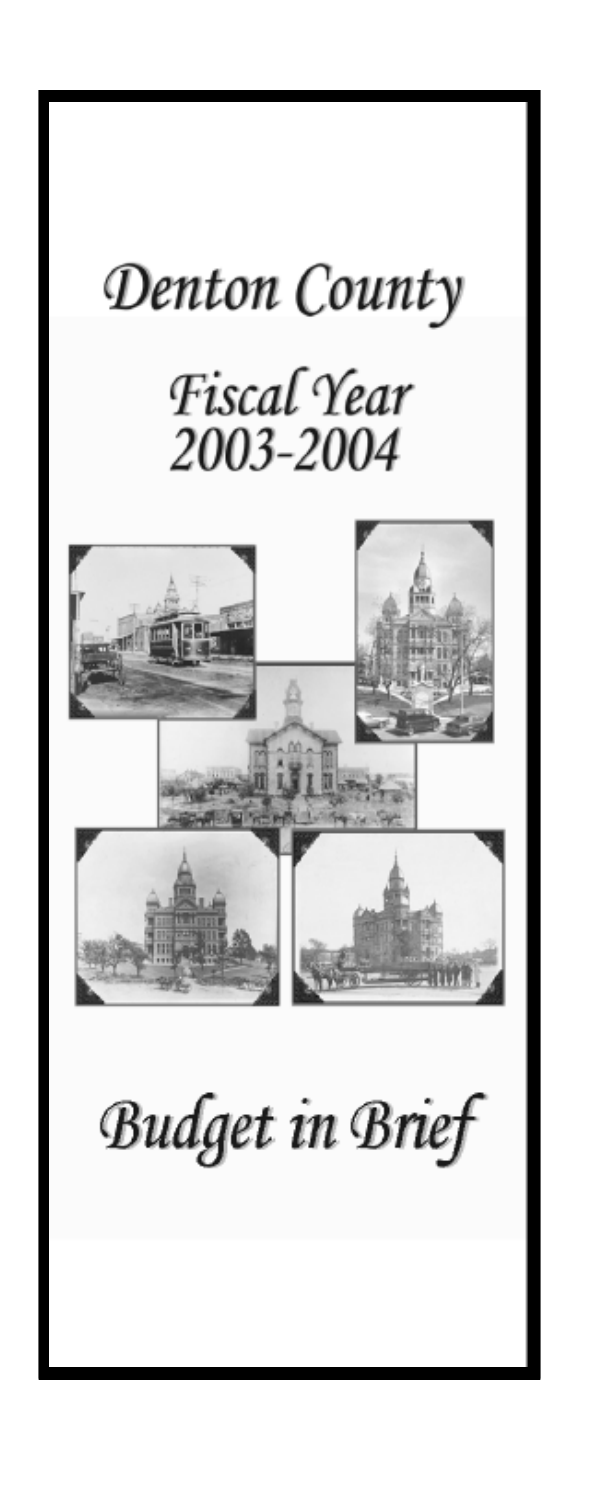## **DENTON COUNTY ORGANIZATION**



## **Denton County Mission Statement**

Denton County will be recognized as THE leader in local government through its excellent service to citizens and quality workforce. We will carry out our duties by respecting citizens, maintaining fiscal responsibility, demonstrating accountability, and fairly and equitably allocating resources.

## **Commissioners Court**

| <b>Official</b>       | Name                   | Telephone    |
|-----------------------|------------------------|--------------|
| County Judge          | Mary Horn              | 940.349.2820 |
| Commissioner, Pct. #1 | Cynthia White          | 940.349.2810 |
| Commissioner, Pct. #2 | Sandy Jacobs           | 972.434.7140 |
| Commissioner, Pct. #3 | <b>Bobbie Mitchell</b> | 972.434.4780 |
| Commissioner, Pct. #4 | Jim Carter             | 940.349.2801 |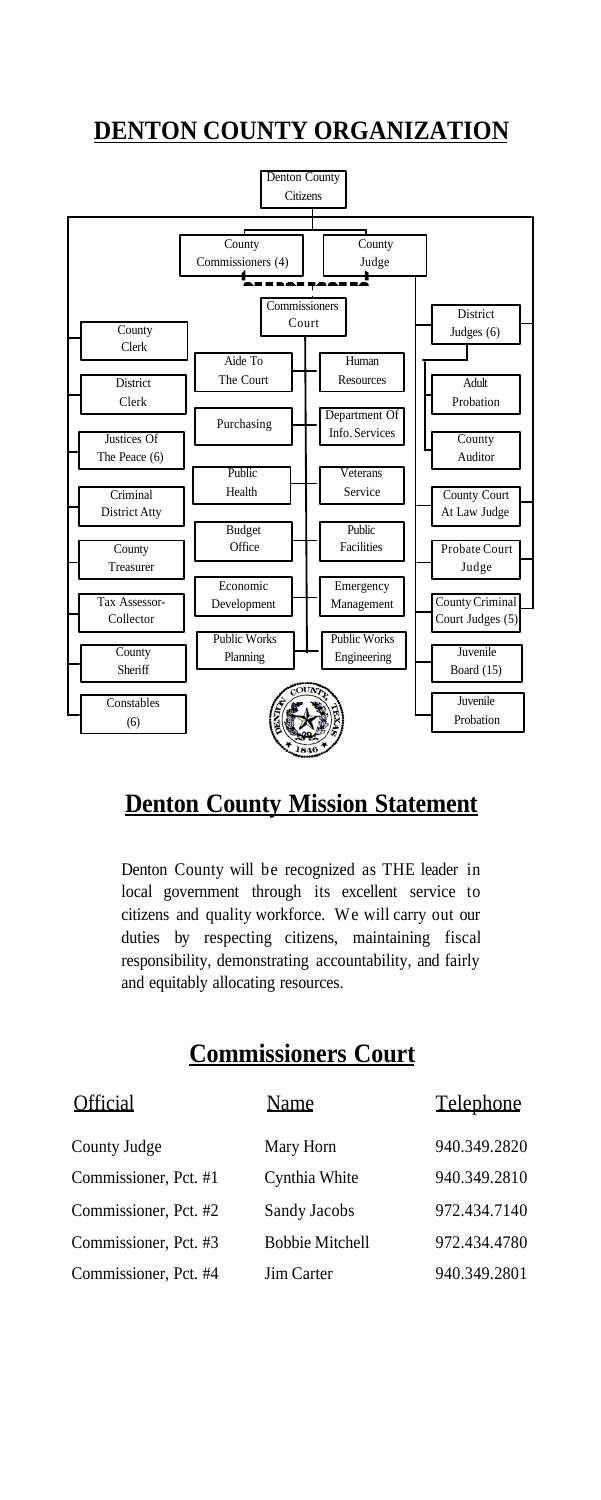## **FY 2003 - 2004 Organizational Goals**

#### *Strategic Planning*

Continue the strategic planning process; Continue analysis of key strategic issues; Refine mission and vision statements; Development of an actual plan to address key issues and; Implementation of the first phase of the master space plan.

#### *Manage Growth*

Develop master plans that address all growth challenges of the county; Continue implementation of road bond issues and increase infrastructure for transportation needs; Continue to evaluate acquisition of land for future county facilitiesincluding satellite locations and; Continue needs assessment for phase-in of additional jail beds.

#### *Promote Economic Development*

Promote the location of new businesses and the retention and expansion of current businesses within the county to expand the tax base; Provide employment opportunities for Denton County residents and existing Denton County businesses; Augment county site development, labor and demographic database and mapping system to conduct site analysis for prospective businesses; Utilize marketing tools to promote the county's economic development program; Continue to enhance communications with cities, school districts, and chambers of commerce to promote economic developmentand;Continue to work with the Economic Development Commission to promote business retention and expansion.

#### *Increase Communications with Citizens & Other Organizations*

Continue to enhance communications and improve the quality of government services to the citizens of Denton County, community organizations, non-profit organizations and other governmental agencies including cities and school districts, by utilizing the Internet and other electronic media in the most cost effective manner.

#### *Enhance Revenues*

Continue acquiring contracts with other governmental entities to lease jail beds only if jail beds are available and anticipated to be so for a long period of time; Continue review of all fees collected for appropriate cost; Continue improving the collection rate of fees and fines; Maintain or improve tax collection rate for current and delinquent taxes and; Continue to analyze jail population and the affects that State jail projections will have on current revenues.

#### *Improve Operational Efficiency and Productivity*

Enhance e-government solutions and use digital technologies to transform government operations in order to improve effectiveness, efficiency and service delivery and; Continue to enhance computerization for departments; Continue development of policies, procedures, and systems to improve operational efficiency and reduce duplication; Review implementation and enhancement of performance measurements; Improve communication between departments through the use of Internet and Intra-Net services and; Strive for accountability and results based on performance including but notlimited to performance goals and objectives that can be measured based on outcomes instead of inputs and outputs.

#### *Improve Employee Environment and Compensation*

Continue to review and enhance the STEP merit pay system and incentiveprograms for county employees, including market surveys, and other benefit options; Continue to review and enhance personnel policies; Encourage such qualities as flexibility to respond to non-ending changes, technological adeptness, recognition of societal diversity, an openness to continue learning, and the ability to inspire trust and promote ethical behavior and; Continue to encourage safety awareness among County employees. Locate additional possible employee benefitsthat do not necessarily originate from the county, but have a positive effect on county employees.

### *Financial Stability*

Maintain or improve bond rating; Insure highest return on investments within established standards and procedures and; Continue with analysis of the effect of additional long-term debt.

#### *Focus on Partnerships for Public Service*

In order to carry out requirements or duties of County government, the County will continue to build on public/private and non-governmental partnerships in order to maximize public resources; Expand our horizons to include different types of mutual objectives such as interorganizational services, transportation, health care, law enforcement, emergency services, general purchasing and future planning and; Together promote innovation in government by balancing competing values and demand

### *Prioritizing Expenditures*

Expenditures will be prioritized to insure that all public funds are used effectively to benefit the citizens of Denton County, realizing that each member of the Commissioners Court is guided by their own philosophy and will bring that to the table during the budget discussion. In order to properly ensure that public funds are spent on county priorities, all expenditures should be separated into categories as they effect county government. This would include at the least "mandated", "essential", "related to county government", and "not related to county government".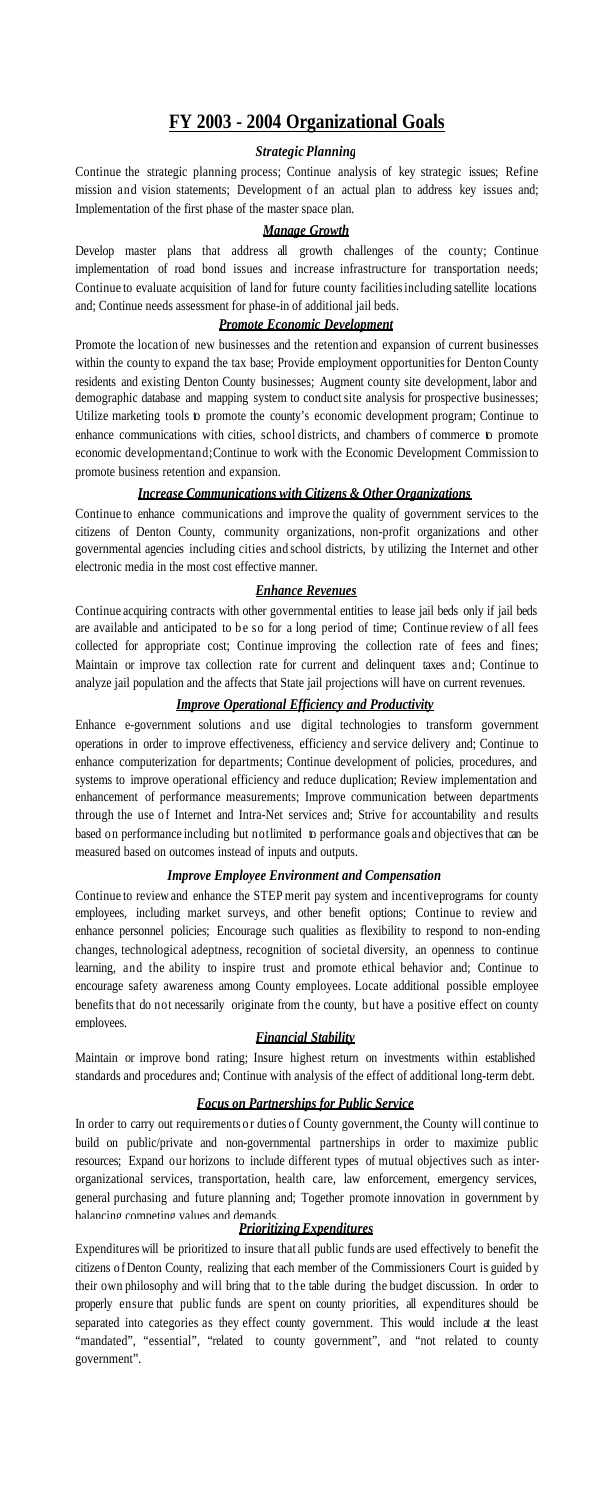# **DENTON COUNTY DEMOGRAPHICS**

| Officials Elected by Vote of the People      | 37    |
|----------------------------------------------|-------|
| County Employees (including Grant positions) | 1.433 |
| Organized School Districts in the County     | 17    |
| Incorporated Municipalities in the County    | 40    |
| Area in Square Miles                         | 958   |
|                                              |       |

| <b>Denton County Population Growth</b> |             |             |  |  |  |
|----------------------------------------|-------------|-------------|--|--|--|
| Year                                   | Population* | % of Change |  |  |  |
| 1960                                   | 47,432      |             |  |  |  |
| 1970                                   | 75,633      | 59.46%      |  |  |  |
| 1980                                   | 143.126     | 89.24%      |  |  |  |
| 1990                                   | 273,525     | 91.11%      |  |  |  |
| 2000                                   | 432.976     | 58.29%      |  |  |  |
| 2003                                   | 504,650     | 16.55%      |  |  |  |

\* Sources: 1960-2000, U. S. Census Bureau; 2000, NCTCOG Population Estimate, 01-01-01.

| <b>Leading Employers in Denton County*</b>     |             |  |  |  |
|------------------------------------------------|-------------|--|--|--|
| Employer                                       | # Employees |  |  |  |
| University of North Texas (Education)          | 7,100       |  |  |  |
| Lewisville Independent School District (Educ.) | 4,500       |  |  |  |
| Frito Lay (Food Distribution)                  | 2,436       |  |  |  |
| American Airlines, Ft. Worth                   | 2,350       |  |  |  |
| Denton Independent School District             | 2,000       |  |  |  |
| Horizon Health                                 | 1,500       |  |  |  |
| Peterbilt Motors, Denton (Diesel Trucks)       | 1,700       |  |  |  |
| Denton State School (MHMR Facility)            | 1,473       |  |  |  |
| Denton County (County Government)              | 1,433       |  |  |  |
| Xerox Corporation, Lewisville (Office Equip.)  | 1,400       |  |  |  |
| City of Denton (Municipality)                  | 1,200       |  |  |  |
| Texas Woman's University, Denton (Educ.)       | 1,000       |  |  |  |
| Labinal (Boeing), Corinth (Electronics)        | 900         |  |  |  |
| Federal Express (Mail Carrier)                 | 863         |  |  |  |
| Denton Regional Medical Center                 | 850         |  |  |  |
| Medical Center of Lewisville                   | 800         |  |  |  |
| Sysco (Distribution Center)                    | 800         |  |  |  |
| Wal-Mart (Distribution Center)                 | 800         |  |  |  |
| Fema (Emergency Management)                    | 750         |  |  |  |

\* Sources: Denton County Economic Development.

| State of Texas<br>Denton County | <b>Hnited States</b> |
|---------------------------------|----------------------|
| 5.20%<br>6.60%                  | 6.00%                |

\* Seasonally adjusted; sources: Texas Workforce Commission, Bureau of Labor Statistics.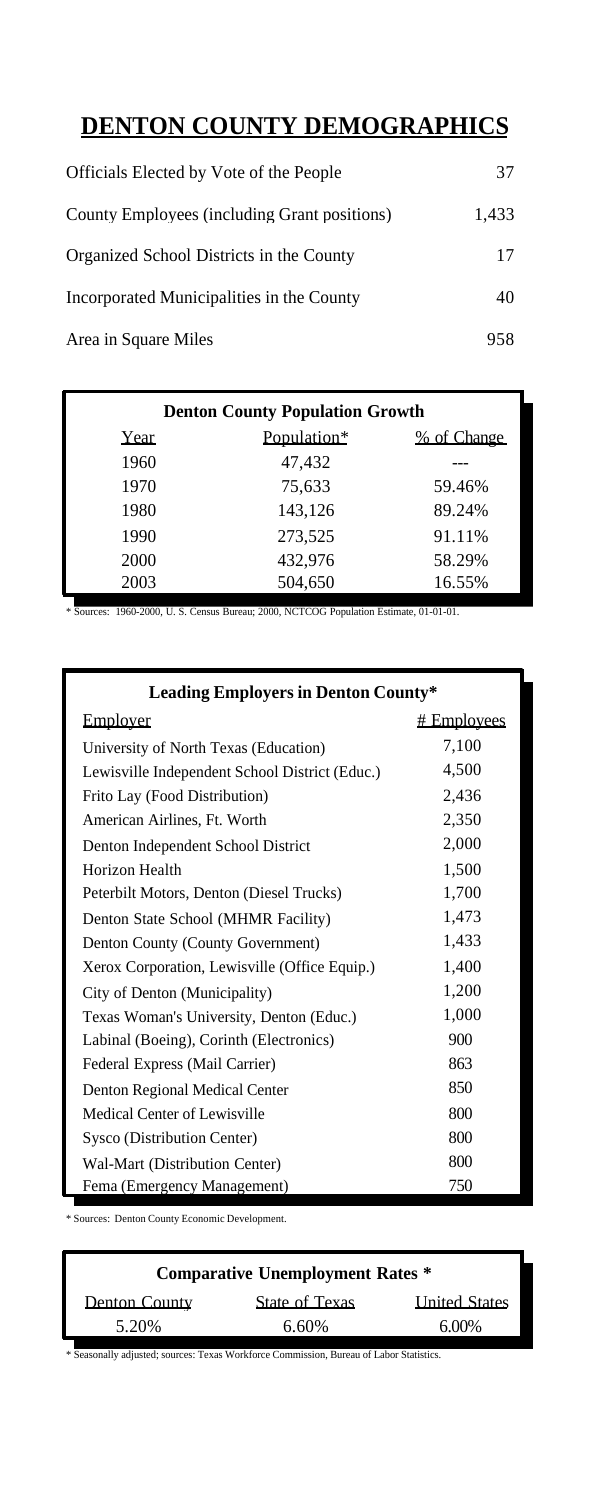# **EMPLOYEE HISTORY**



# **EMPLOYEE SUMMARY BY FUNCTION**



**Total Number of Employees: 1,432.5**

| <b>Total Number of Employees by Function</b> |        |                      |        |  |
|----------------------------------------------|--------|----------------------|--------|--|
| General Admin.                               | 157.50 | <b>Public Safety</b> | 684.50 |  |
| Judicial                                     | 122.50 | Conservation         | 9.00   |  |
| Legal                                        | 116.00 | Cent. Road & Bridge  | 80.00  |  |
| Financial                                    | 77.00  | Public Health        | 51.00  |  |
| <b>Public Facilities</b>                     | 29.50  | <b>State Funded</b>  | 105.50 |  |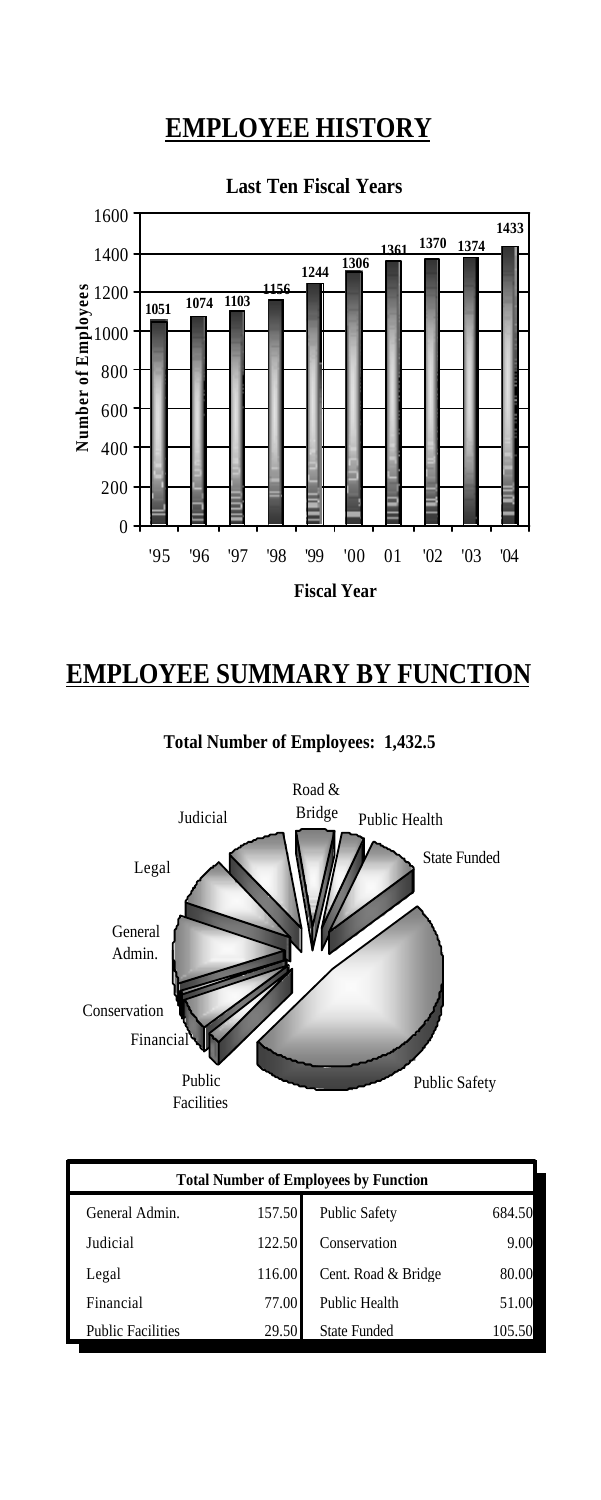## **PROPERTY TAX ANALYSIS**

## **Property Tax Analysis For the Average \$164,726 Home in Tax Year 2003**



\* Indicates Proposed tax rates for 2003-2004

County taxesfor FY 2002-2003 on a \$156,762 home, which was the county average, were \$390.29 based on the adopted tax rate of .24897¢ per \$100 valuation.

Evaluations by the Denton Central Appraisal District on existing property increased by an average of 5.1% for FY 2004. A home valued at \$156,762 would have, on an average, a current value of \$164,726.

County taxesfor FY 2003-2004 on the same house would be \$407.15 based on the property tax rate of .24717¢ per \$100 valuation.

If the valuation on your home was \$156,762 in FY 2002-2003 and remained the same in 2003-2004, county taxes on your home would be \$387.47, which is a decrease of \$2.82 per year. If your appraisal increased by approximately 5.1%, taxes will increase by \$19.68 per year or \$1.64 per month in 2003- 2004.

Changes in an individual taxpayer's county taxes are dependent on the specific change in property evaluation. The above figures are presented for comparison purposes.



**Denton County Prop. Tax Rates\*-Last 10 Years**

\* This chart reflects the actual adopted tax rates based on the tax year.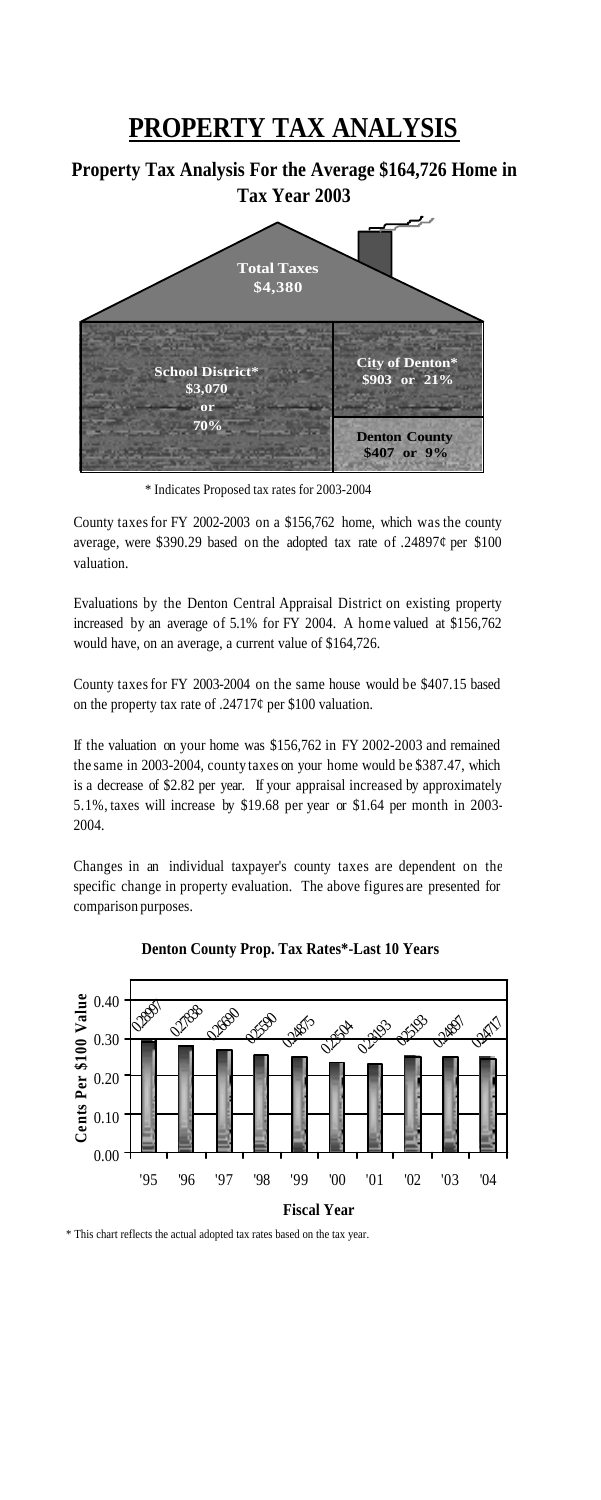## **REVENUES BY FUNCTION**

| Function                 | FY 2001-02<br>Actual | FY 2002-03<br>Estimates | FY 2003-04<br><b>Budget</b> |
|--------------------------|----------------------|-------------------------|-----------------------------|
| <b>Ad Valorem Taxes</b>  | \$66,983,003         | \$74,698,000            | \$80,677,883                |
| Fees of Office           | \$9,626,239          | \$10,850,000            | \$10,734,359                |
| Fines                    | \$3,204.592          | \$3,385,000             | \$3,480,000                 |
| Intergovernmental        | \$11,014,154         | \$11,391,903            | \$10,412,087                |
| <b>Auto Registration</b> | \$6,522,983          | \$6,685,000             | \$6,950,000                 |
| Miscellaneous            | \$1,935,308          | \$1,791,000             | \$1,574,000                 |
| <b>Interest</b>          | \$888.953            | \$631,900               | \$796,900                   |
| <b>Transfers</b> In      | \$2,633,761          | \$919,251               | \$523,996                   |
| Fund Balance*            | \$0                  | \$0                     | \$3,824,069                 |
| <b>TOTALS</b>            | \$102,808,993        | \$110.352.054           | \$118,973,294               |

## **FY 2004 Budget - Total Comparative Revenues**



## **EXPENDITURES BY FUNCTION**

**FY 2004 Budget - Total Comparative Expenditures** 

|                           | FY 2001-02    | FY 2002-03    | FY 2003-04    |
|---------------------------|---------------|---------------|---------------|
| Function                  | Actual        | Estimates     | Budget        |
| General Admin.            | \$12,697,742  | \$14,769,103  | \$16,942,224  |
| Judicial                  | \$11,071,869  | \$11.824.459  | \$12,121,404  |
| Legal                     | \$8,190,474   | \$8,852,280   | \$9,116,643   |
| Financial                 | \$3,793,665   | \$4,107,400   | \$4,347,095   |
| Facilities                | \$4,593,304   | \$5,636,142   | \$5,294,359   |
| Public Safety             | \$34,726,903  | \$36,623,700  | \$40,465,995  |
| Road and Bridge           | \$6,630,787   | \$7,471,032   | \$8,049,609   |
| <b>Health and Welfare</b> | \$5,205,919   | \$6,099,701   | \$6,434,713   |
| Debt Service              | \$13,922,586  | \$13,908,644  | \$13.914.329  |
| Miscellaneous             | \$3,690,786   | \$2,920,164   | \$2,286,923   |
| <b>TOTALS</b>             | \$104,524,035 | \$112,212,625 | \$118,973,294 |